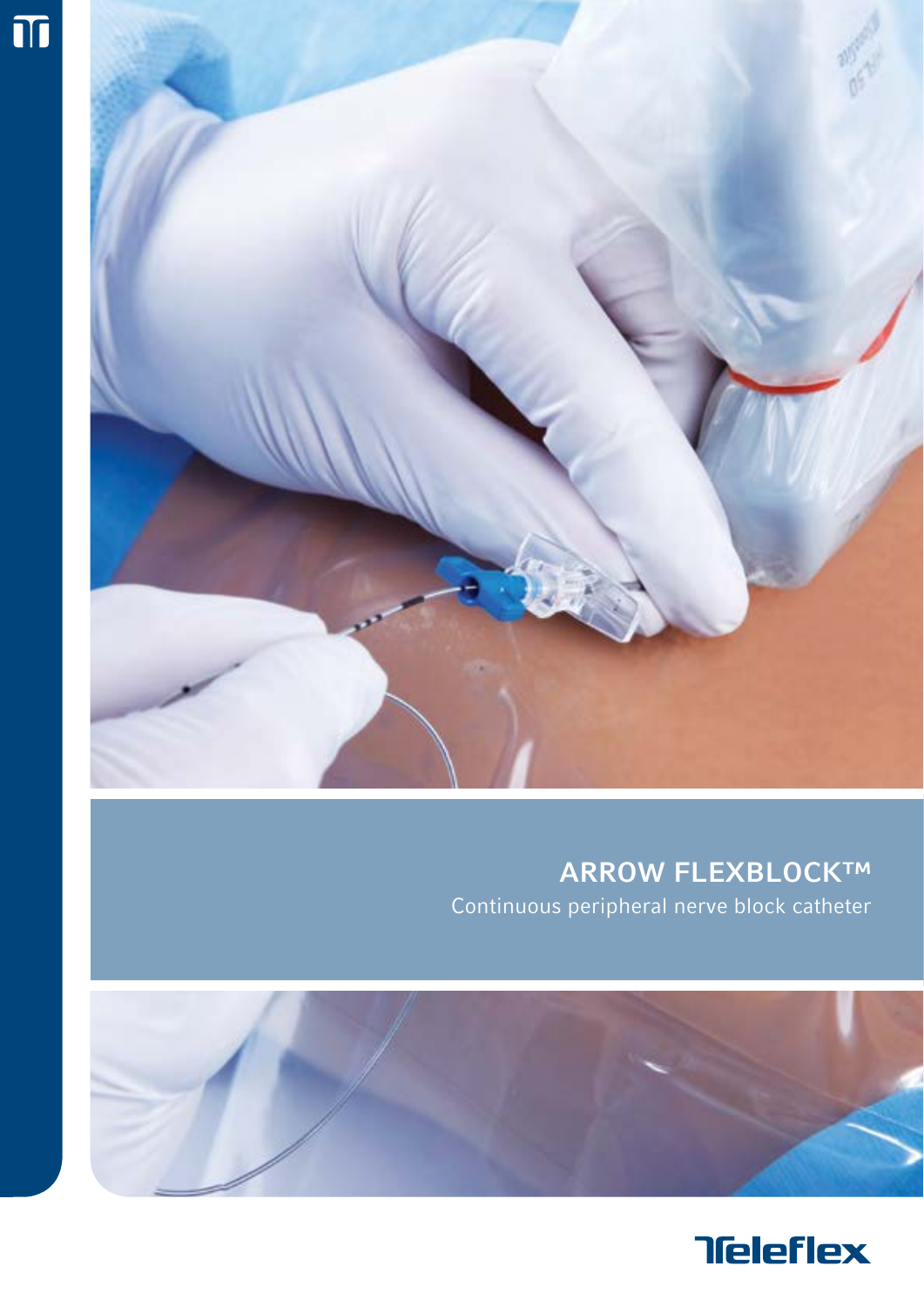# Teleflex'S Arrow FlexBlock CONTINUOUS PERIPHERAL Nerve Block Catheter



*The FlexBlock catheter's coil-reinforced polyurethane body is visible under ultrasound. Image of FlexBlock catheter in porcine model using SonoSite® S-Nerve™.*

visible

under ultrasound *coil-reinforced, polyurethane catheter body is visible under ultrasound and designed to resist kinking*

**CATHETER MARKINGS** *correlate to different Tuohy needle lengths and aid in placement of catheter\**

Ł

Integral Stylet *improves rigidity of catheter body while maintaining flexible tip*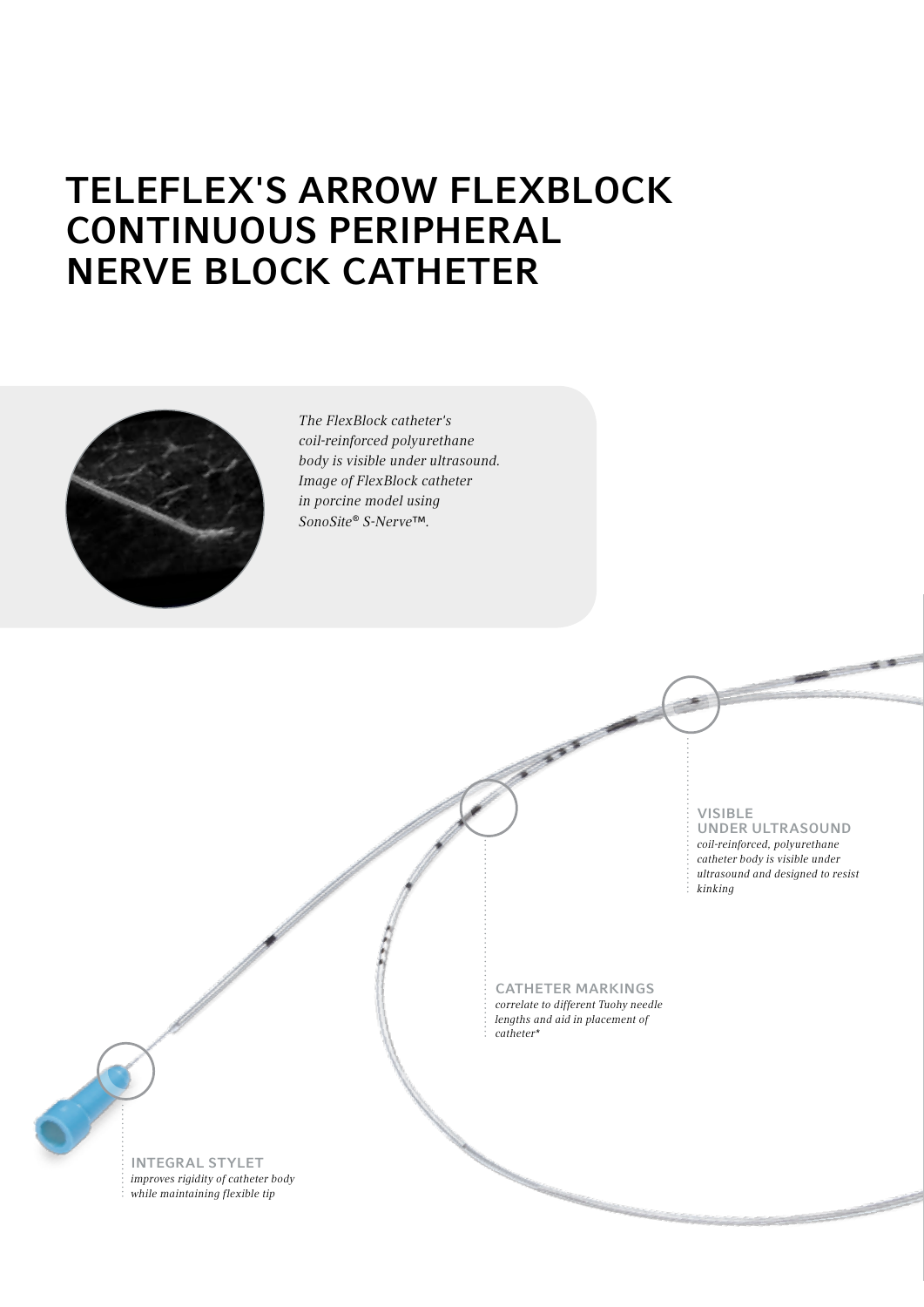

### Specially Designed Tuohy NEEDLES

- custom Tuohy needle allows for pull-back and redirection of the catheter without the need to withdraw the needle and restick the patient\*
- specially-treated Tuohy needle helps increase visibility under ultrasound
- available with stimulating or non-stimulating needles

CATHETER TIP *designed to provide clinicians with a predictable spread of anaesthetic*

SNAPLOCK™ CATHETER/ Syringe Adapter

#### Proximal catheter **MARKING**

*indicates when FlexBlock catheter is properly inserted into SnapLock adapter*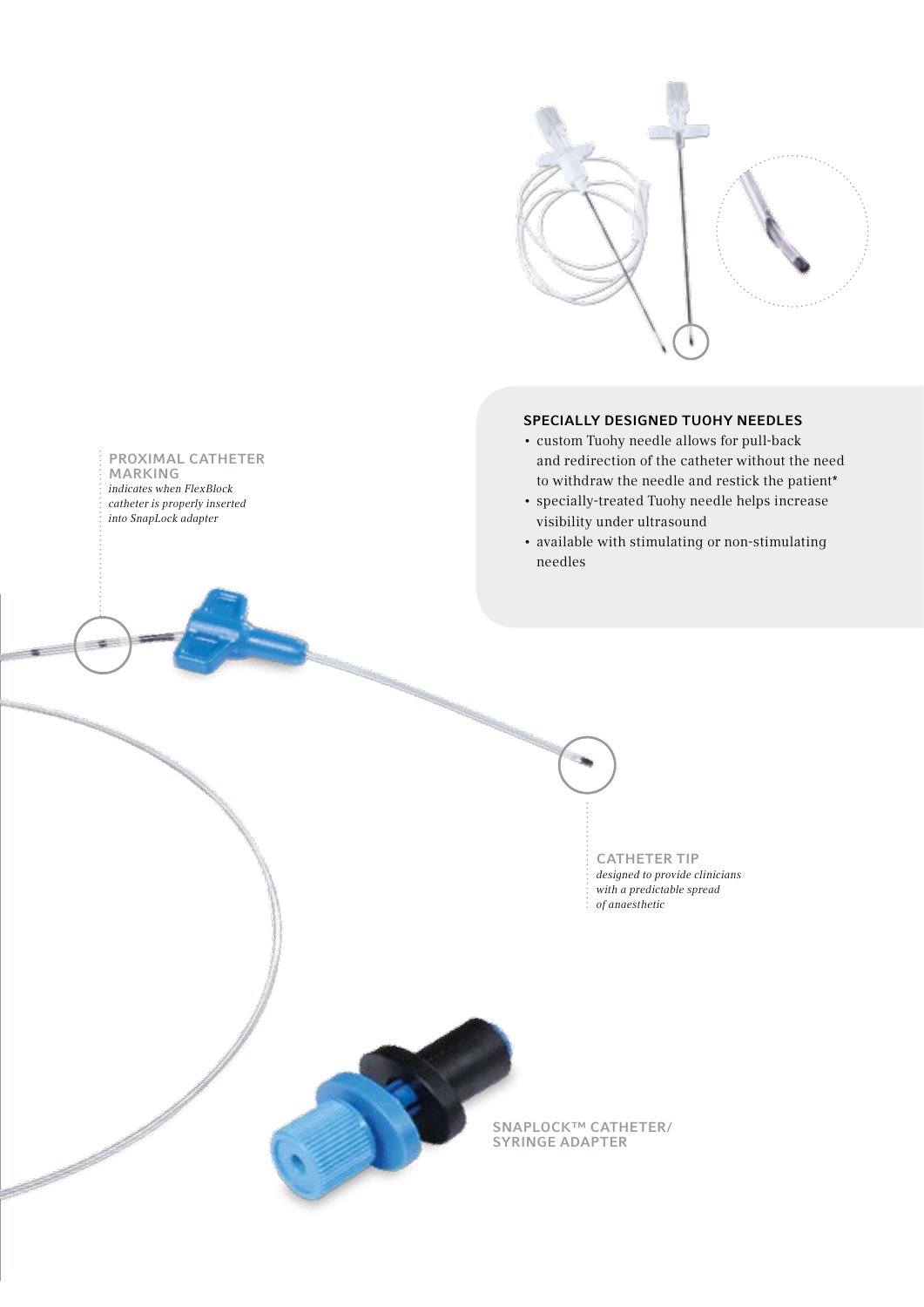## Designed to improve overall block success

#### **VISIBILITY**

Our FlexBlock catheter's coil-reinforced, polyurethane body is designed to help improve continuous nerve block success by providing clinicians with an echogenic catheter which also resists kinking. The distal end of the catheter features a flexible catheter tip, while the integral stylet provides additional rigidity of the catheter body.

#### **PATENCY**

The coil reinforcement makes FlexBlock kink-resistant to better maintain patency, even in some situations that might cause ordinary nylon catheters to fail.

### **EFFICIENCY**

The specially designed Tuohy introducer needles are designed to allow clinicians to retract the catheter back into the needle, if necessary, without withdrawing the needle and resticking the patient (see IFU for complete instructions).

#### **SECURITY**

All standard FlexBlock catheterisation sets include the customised StatLock catheter securement device which securely anchors the FlexBlock catheter, SnapLock adapter, and injection tubing to the patient.

THE RESULTS ARE A CONTINUOUS peripheral nerve block system designed to help you better control YOUR PATIENTS' PAIN AND IMPROVE overall block success.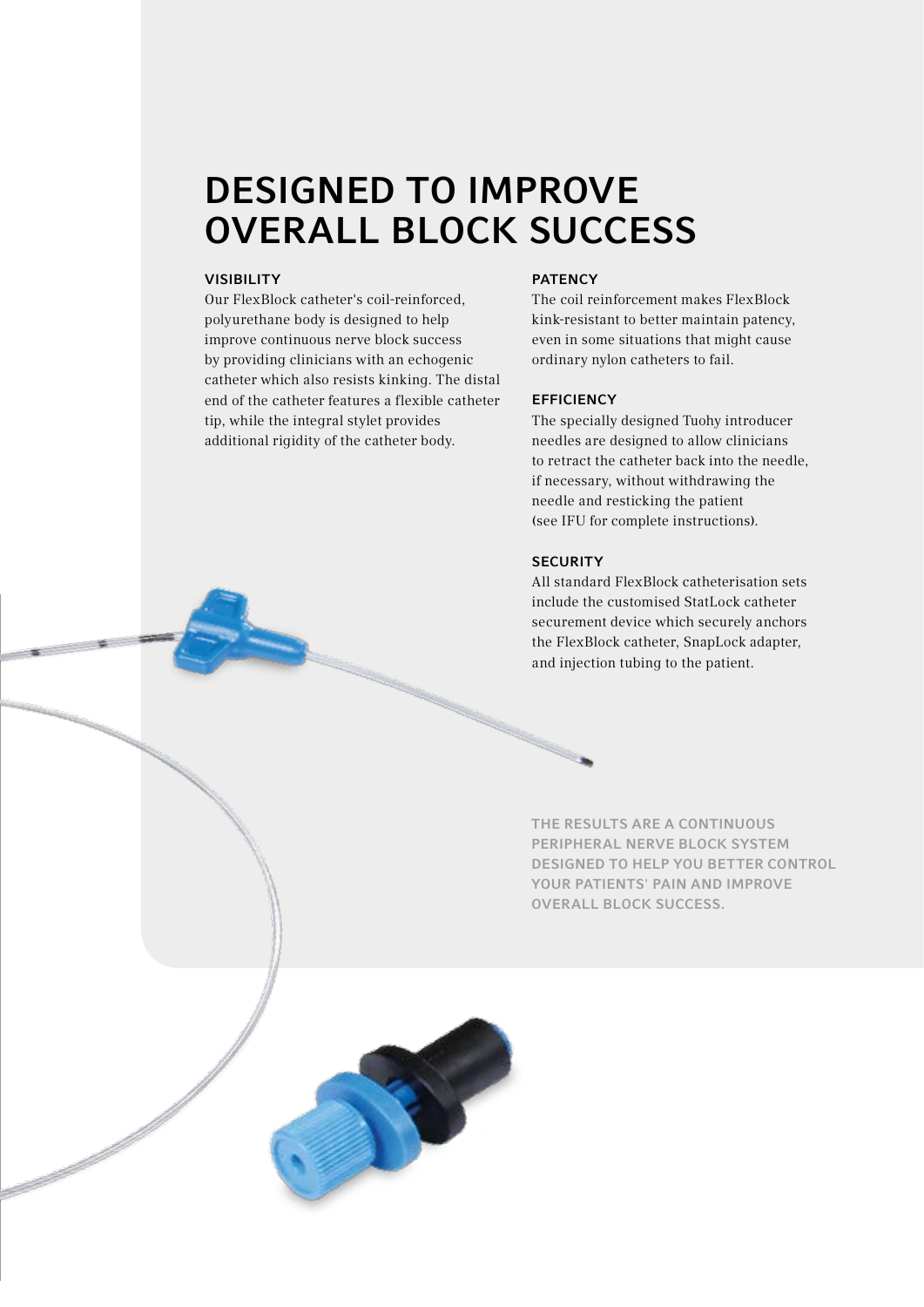

### STATLOCK<sup>®</sup> CATHETER Securement Device

• Custom designed StatLock anchoring device is designed to securely anchor the FlexBlock catheter, SnapLock adapter, and injection tubing to the patient





*How to close the SnapLock adapter How to turn and open the SnapLock adapter*

### ARROW's proprietary Snaplock adapter



The adapter is fastened securely to the catheter, decreasing the risk of catheter disconnection.\*

- <sup>1</sup> Detached position
- <sup>2</sup> SnapLock adapter is closed after catheter is fully inserted
- <sup>3</sup> Closed position

#### **ARROV** FLEXBLOCK SETS with stimulating needle ref. Product Productdescription QTy FB-19604-SST | Continuous peripheral nerve • Tuohy needle 17 Ga. x 4 cm 10 block catheter with stimulating • catheter 19 Ga. 60 cm needle • Snaplock adaper, StatLock fixation tool FB-19608-SST • Tuohy needle 17 Ga. x 8 cm 10 • catheter 19 Ga. 60 cm • Snaplock adaper, StatLock fixation tool FB-19611-SST • Tuohy needle 17 Ga. x 11cm 10 • catheter 19 Ga. 60 cm • Snaplock adaper, StatLock fixation tool

#### FLEXBLOCK SETS with non-stimulating needle

| REF.         | PRODUCT                                                                      | PRODUCTDESCRIPTION                                                                             | OTY |
|--------------|------------------------------------------------------------------------------|------------------------------------------------------------------------------------------------|-----|
| FB-19605-SNS | Continuous peripheral nerve<br>block catheter with non-stimulating<br>needle | • Tuohy needle 17 x 5<br>• catheter 19 Ga. 60 cm<br>• Snaplock adaper, StatLock fixation tool  | 10  |
| FB-19609-SNS |                                                                              | • Tuohy needle 17 x 9<br>• catheter 19 Ga. 60 cm<br>• Snaplock adaper, StatLock fixation tool  | 10  |
| FB-19612-SNS |                                                                              | • Tuohy needle 17 x 12<br>• catheter 19 Ga. 60 cm<br>• Snaplock adaper, StatLock fixation tool | 10  |

*SonoSite and S-Nerve are trademarks or registered trademarks of SonoSite, Inc.*

*StatLock is a registered trademark of C. R. Bard.*

*Hi-Lite Orange and ChloraPrep are registered trademarks of CareFusion.*

*Tegaderm is a registered trademark of 3M Company. Teleflex, Arrow, FlexBlock, SnapLock, SnapTear, and SharpsAway are* 

*trademarks or registered trademarks of Teleflex Incorporated or its affiliates. \* See IFU for complete instructions*

**ARROW**